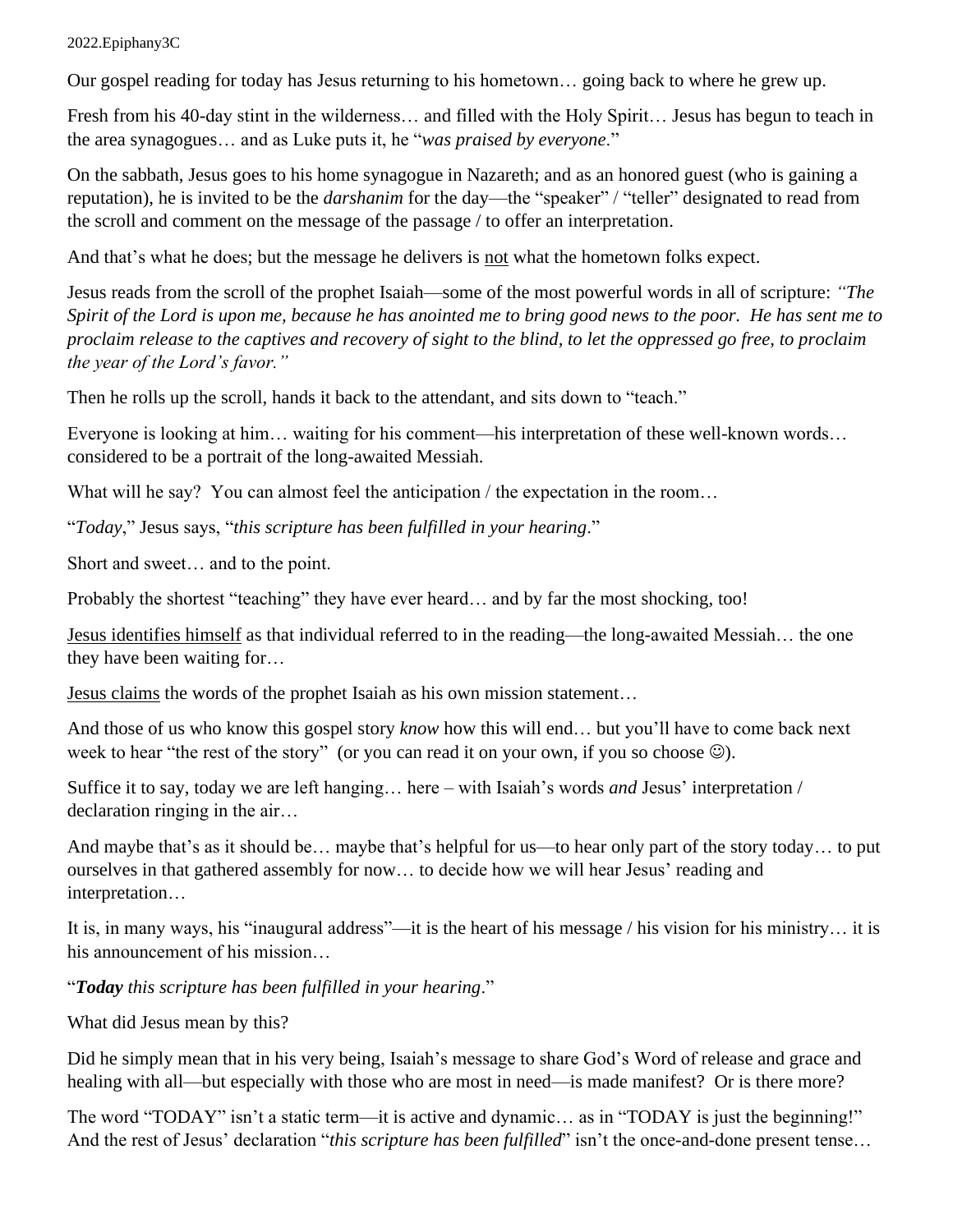or the one-time past tense; it is the ongoing, re-occuring *perfect tense*. Which means, I guess, that you could say that what Jesus is saying here is this: "TODAY *this scripture is fulfilled… and will keep being fulfilled… and will keep needing to be fulfilled in your presence*."

This is important! Because Isaiah's promises were clearly *not fulfilled* when Jesus spoke these words (or during his ministry)… and they are clearly not fulfilled in our world today, either—NOT if we understand the word "*fulfilled*" in the present or past tense.

But the *perfect tense* encourages us to see Jesus' words both as a declaration and/or promise —that in Jesus, God acts on behalf of those in need / that God will continue to care about / take the side of the poor and vulnerable and oppressed… *and* as an invitation—that we are called to this same work… we are invited to be part of God's fulfillment of God's promises —today... and tomorrow... and the next day... and on...

By emphasizing the word TODAY… Jesus transformed Isaiah's prophecy into an invitation – for the whole community… for all of us… to work for God's justice.

Living in God's promises isn't about yesterday… and it's not about waiting for some time in the future—it is about NOW… TODAY!

As the body of Christ, the mission of Jesus *is* our mission. That vocation / that call comes to each of us / all of us in our own baptisms… and it is lifted up again when we affirm our baptism. Hear these words from the Affirmation of Baptism service (ELW, p. 236).

*You have made public profession of your faith. Do you intend to continue in the covenant God made with you in holy baptism:* 

- *to live among God's faithful people,*
- *to hear the word of God and share in the Lord's supper,*
- *to proclaim the good news of God in Christ through word and deed,*
- *to serve all people, following the example of Jesus,*
- *and to strive for justice and peace in all the earth?*

Each person responds: *I do, and I ask God to help and guide me.* 

And then the pastor lays hands on each person and says: *Father in heaven, for Jesus' sake, stir up in \_\_\_\_\_\_\_\_\_\_ the gift of your Holy Spirit; confirm his/her faith, guide his/her life, empower him/her in his/her serving, give him/her patience in suffering, and bring him/her to everlasting life. Amen.* 

It kind of sounds like the words of Isaiah, doesn't it?!

We—each of us / all of us—are called by God and empowered by the Holy Spirit to follow the example of Jesus in our daily lives… to take on this calling. Just as the Holy Spirit *filled* Jesus with power… and *anointed* him to bring good news to the poor—(which includes the captives, the blind, and the oppressed)... and *sent him out* to proclaim release and recovery and a new beginning to the downtrodden and "broken" and hurting of this world… so the Holy Spirit does for us!

How we accomplish this mission will be different for each of us. As the apostle Paul says so eloquently, everyone can't be an eye or a foot or an ear… but all parts of the body are indispensable!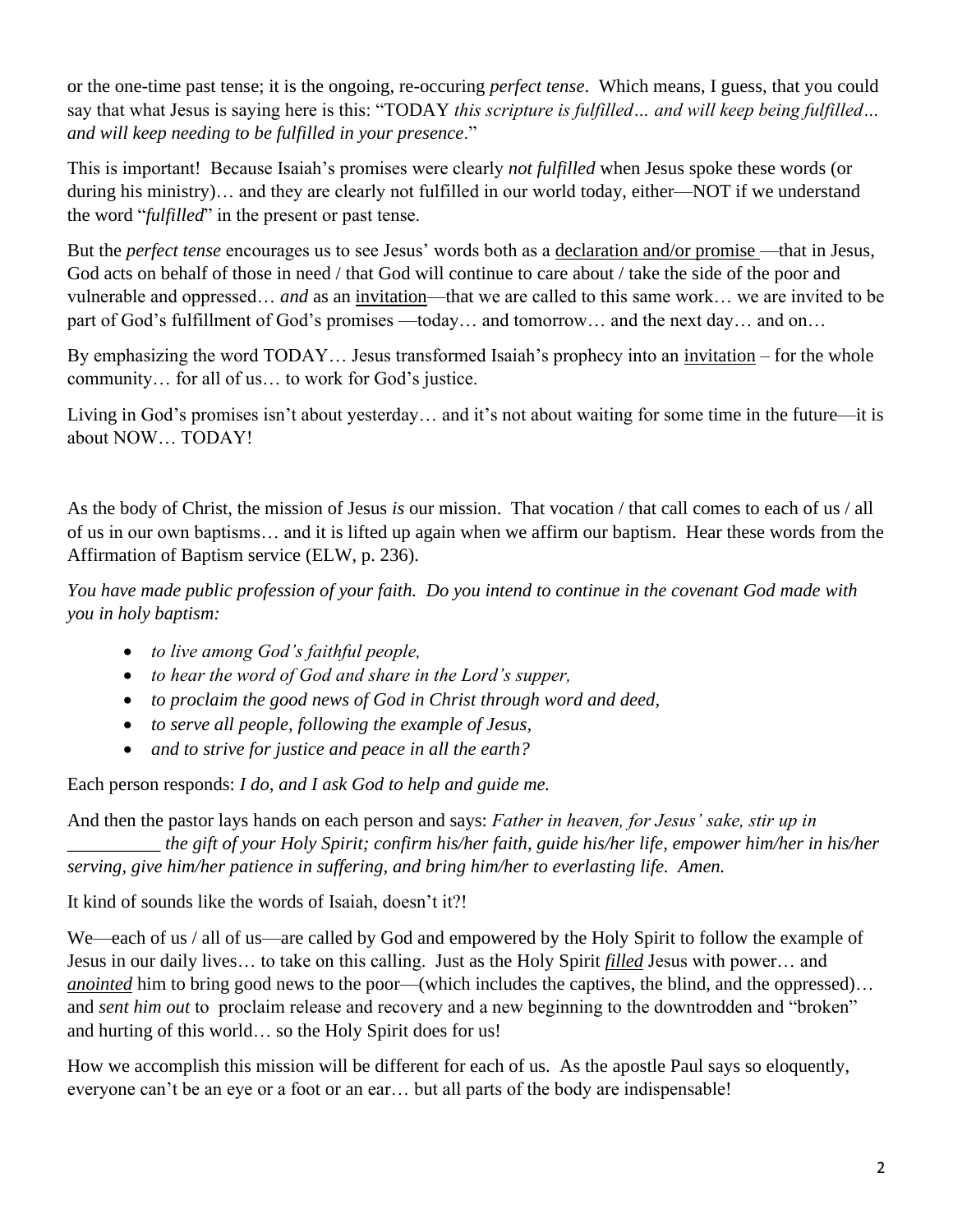Carrying out the mission of Jesus—in word and deed—is not my call alone or yours alone… It is the work of the church – the whole body… together. Paul didn't say, "You are *like* the body of Christ." "*You ARE*…" he said—"*You ARE the body of Christ and individually members of it*."

We ARE the body of Christ together… and each of us has a part to play… because there is no belonging to the body of Christ without doing our part in the work / mission of the church. This is all made possible through the Holy Spirit – who works in and through each of us.

- How are you living out the promises you made in your Affirmation of Baptism?
- Where can you grow as a disciple / member of Christ's body, the church?
- What gifts do you bring to the body of Christ to make it stronger in its mission to proclaim good news to those who need to hear it / receive it?

As I was reflecting on these scriptures / writing this sermon… I kept thinking about Howard Thurman's poem – "The Work of Christmas" – (it was on Facebook a lot during the Christmas season).

*When the song of the angels is stilled, when the star in the sky is gone, when the kings and princes are home, when the shepherds are back with their flocks, the work of Christmas begins:* 

*to find the lost, to heal the broken, to feed the hungry, to release the prisoner, to rebuild the nations, to bring peace among the people, to make music in the heart."* 

["The Work of Christmas," p. 23, from **The Mood of Christmas & Other Celebrations**, Howard Thurman.]

Jesus came to preach good news to the poor… to proclaim release to captives, recovery of sight to the blind, freedom to the oppressed, new beginnings to all. As members of the Christ's body—the church—we are called to do the same—NOT tomorrow… NOT next week / next year… NOT "when I have time"… but now… TODAY!

Jesus says, "*TODAY this scripture has been fulfilled*! TODAY this promise has become real! TODAY is a new beginning!"

The word TODAY is an important word in Luke's gospel. It occurs 12 times in Luke—only 9 times in the other gospels combined.

- "*TODAY in the town of David a Savior has been born to you*."
- "*TODAY you will be with me in paradise*."
- "*Zacchaeus, come down… I must stay in your house TODAY"… "TODAY salvation has come to this house*."
- And in our reading: "*TODAY this scripture has been fulfilled in your hearing*."

For Luke, TODAY marks a moment of change... a new beginning...

The shepherds come and see Jesus, the Savior born in Bethlehem… and they return rejoicing and praising God. They are changed!